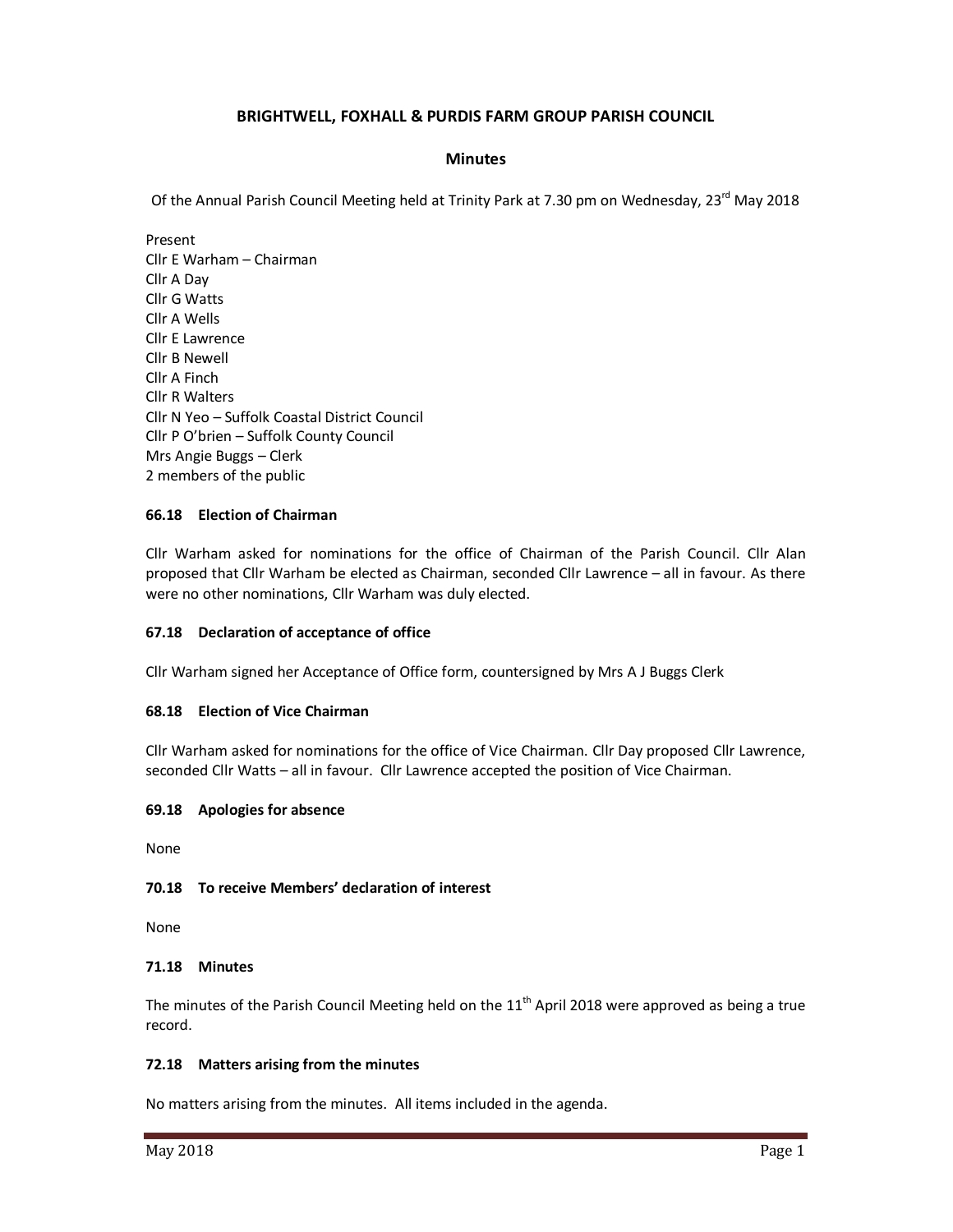### **The meeting was adjourned to receive reports from:**

Cllr P O'brien – Suffolk County Council

We are all aware that we are in a time of change, not just locally but nationally, globally and I have continued to report, over the past year, the changes that are taking place within the county council services.

Local authorities, across the country, continue to face significant challenges to meet front line service requirements. Suffolk is no exception. One of the most significant ways SCC has adopted, to gain savings, is to work in partnership with other authorities and organisations. Having sufficient resources to deliver frontline services in a climate where there is less money, remains a challenge, thus change is inevitable.

Savings from 'blue light' ie police and ambulance services, through collaboration, is working most effectively.

Making the best use of property by sharing buildings with public sector partners.

Use of digital technology.

Efficiencies within Trading Standards and Health and Safety are being pursued.

Drone technology is being used as part of a multi-agency Air Support Unit by Suffolk Fire & Rescue Service, Suffolk Constabulary, Suffolk County Council and Suffolk Lowland Search and Rescue. Drones provide aerial surveillance options to support emergency services and voluntary organisations across a range of incidents.

County elections took place in May 2017 and the Conservatives gained a considerable majority; 52 Conservative councillors out of a total of 75. I was re-elected for Martlesham Division gaining 2,542 votes with a majority of 2,084. Training of new councillors took place together with placement on committees and outside bodies.

SCC agreed to a council tax rise of 4.99% - 2.99% for County Services and 2% increase in Adult Social Care precept. Savings in the region of £23.9m have been identified. The council's transformation programmes, that will change the basis of service provision, will be key to delivering these savings. Working with partners is fundamental to the effective and efficient delivery of services. Leadership and organisation are key.

 SCCs efforts, to raise standards in education, are producing results. The 'Raising the Bar' programme has led to more students achieving the expected standard in English and Maths. 87% of Suffolk schools have been judged 'Good' or 'Outstanding' by Ofsted, an increase of 12% from 2015. Suffolk has risen 26 places in national league tables (83rd out of 151). – We still have a way to go.

Suffolk CC Highways have been re-structured, as of September 2017, and a new Highways Senior Leadership Team have set in train the transformation programme. Staffing levels have been reduced and new ways of working introduced. The good news is that government has given a funding boost to Suffolk Highways of £2.5m for pot hole repairs. This comes as a welcome relief in the wake of the recent bad weather and Highways are bringing in additional gangs to tackle, first the major roads and then the minor.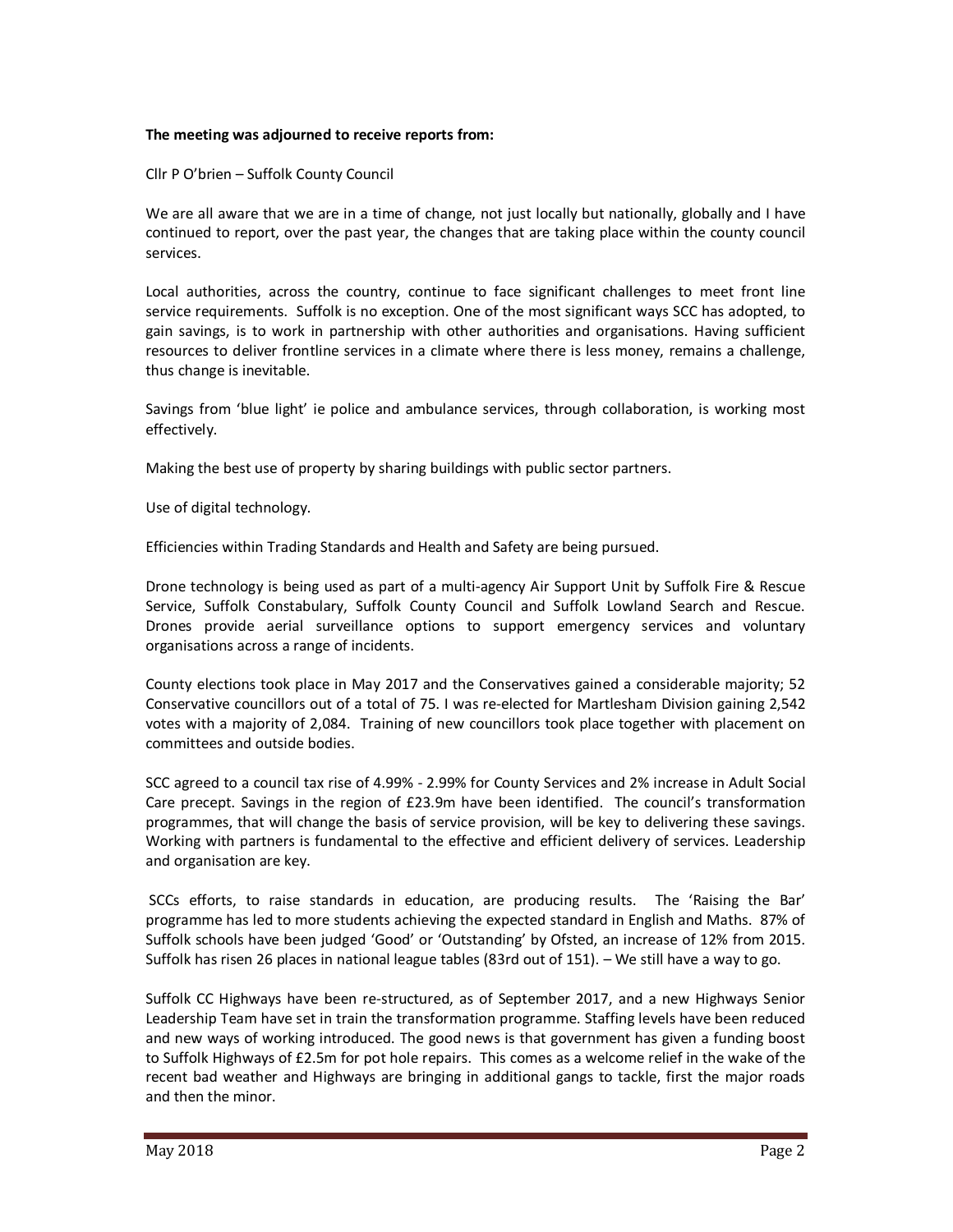The consultation into home to school transport has ended and analysis is taking place. £21ml is spent per year on school transport and during the past two years SCC has managed to save £2.6ml from its school and post 16 travel. However, despite this, the budget is overspent by £3ml. A report will be coming to Cabinet in June.

The recent meeting of the Police & Crime Panel, which I chair, had considerable publicity. The main issue was the visibility of the police. It is acknowledged that the public would like to see more police, especially in rural areas, but the days of 'bobbies on the beat' are no longer possible due to limited finance and an increase in 'hidden crime' such as cybercrime and domestic violence. The Panel recommended that there is greater effort to communicate more widely through social media and other channels.

After many years of objection to 2,000 houses at Adastral Park SCDC gave the go ahead at a meeting where I was permitted 1min 30secs to 'sum up' my final view! I was totally disgusted with SCDC's lack of consideration for the views of myself and the people I represent.

Finally, SCC has engaged Republica, an analytical firm that will look at the best way for Suffolk to deliver public services; either through a unitary authority (eg Buckinghamshire) or a 2 tier unitary (Dorset).

The above consultation has been postponed.

A new leader was chosen on 11th May and will officially take office at the next Full Council meeting on 24thMay.

Cllr N Yeo – Suffolk Coastal District Council

How quickly has this year flown by, it seems it was yesterday I was attending the 2017 Annual Meeting.

Last May I was elected Vice Chairman of the Council by my fellow Councillors which has been a great honour and wearing my badge I have attended several events all over the County of Suffolk representing Suffolk Coastal District Council.

Memorable visits were the two Remembrance Sunday services, one in the Rose Garden at the Cathedral in Bury St Edmunds and the other by the Cenotaph in Aldeburgh. Both were very moving and quite different services.

In fact tomorrow if all goes well I shall be voted in as the last Chairman of Suffolk Coastal District Council, a post which I am most honoured to fill and my theme for the year, apart from promoting the work of the Council, is to help disadvantaged youngsters and the elderly and to try and find ways in which both age groups can come together and each benefit from the meetings. Also it will go down in the history books as the last Chairman who is female in the Year of the Woman, which shows that women do have a place in local government.

This year has been quite challenging for SCDC in that there has been so much preparation for the merger with Waveney District Council which has now had its reading in the House of Commons and, hopefully, with no setbacks will be in place for the District Council elections in May 2019.

I was a member of the Working Party and even though I desperately fought for our Ward to be placed with Levington and The Trimleys in Option 5 myself and a couple of other Councillors were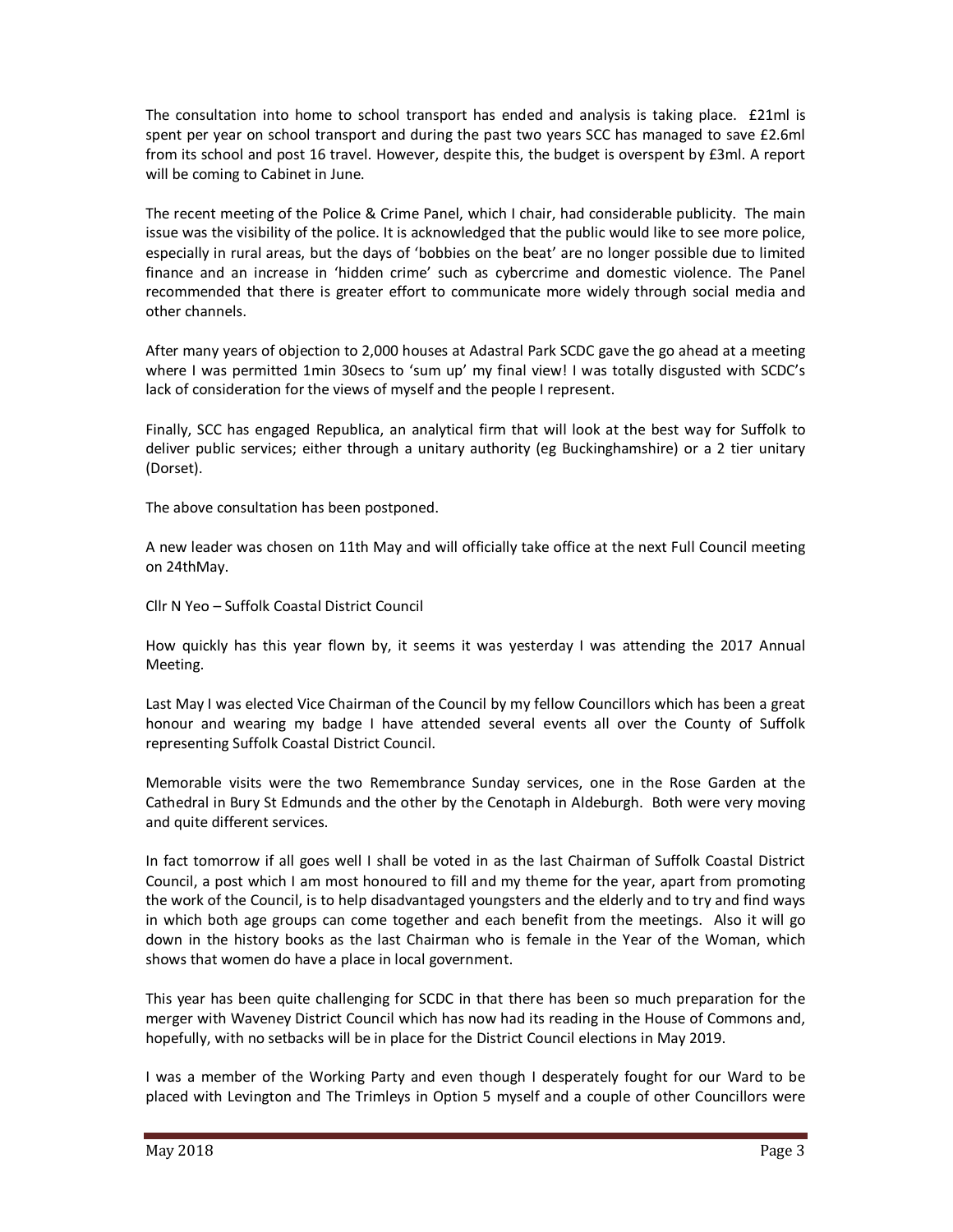outvoted, and Option 6 has gone before the Boundary Commission. In Option 6 Nacton is split from the rest of the ward and goes with Levington and The Trimleys whilst Foxhall Brightwell & Foxhall along with Waldringfield are with Martlesham. There will be a public consultation beginning in July and if you wish to vote for Option 5 please do so. I believe that Parish Councils are invited on Friday 22 June between 5 pm and 7 pm to attend the SCDC offices to have a look at the Options. I will be there as well.

Over the past year I have helped my residents with various problems with regard to parking issues, a derelict caravan being removed and most importantly planning applications.

The Orwell Truck Stop outline planning application came before the planning committee last Thursday and Adrian Day, Graeme Watts and I all spoke in quite strong words how the community felt about this particular development. In support of us was Network Rail and after the hearing I had a long and interesting discussion with them. The three of us told the planning committee that we accepted that the land was employment land, but this was the wrong development for this site. The outline planning consent was passed with a few objections and one abstention, but the Chairman has insisted that each individual application to come through for each unit must go to the committee and to be looked at very closely. This will give the community and Parish Council another opportunity to block anything which we feel is detrimental to the area and residents.

With the Community Enabling Budge which I receive as a District Councillor I have spent the £6,500 equally between the two Parish Councils. Unfortunately, I ran out of money so Brightwell Church could only receive a small percentage of the £1,200 I had promised them but I am pleased to say that last week they received the outstanding amount and I hope to go to their Flower Show next month where I shall have the chance to inspect the restoration work carried out.

Thank you all for being such a helpful and supportive Parish Council during this past year and I have enjoyed working with you all. I intend to stand next year, if selected, and continue to represent this section of the community as best I can.

## Open Forum

A member of the public stated that the VAS equipment had not moved position since its installation last year. Cllr Finch stated that the equipment had been moved and that when it was moved outside of the golf club there had been issues and it had been removed. Cllr Finch reported that he would present his report on the VAS sign on Item 12 of the agenda. A member of the public stated that he was concerned about a 'dip in the road' at the entrance to the golf club which he believed was caused by subsidence. It was agreed that the Clerk should report this issue to Suffolk County Council Highways. **Action: Clerk**

### **The meeting was re-convened.**

## **73.18 Clerk's Report**

The purpose of this report is to update members on outstanding issues, items received after the deadline for agenda items, correspondence and action taken by the Clerk.

Confirmed Times/Dates of Public and On Tour Events held by PCC Tim Passmore and Chief Constable

## **Public Meetings 7.00 – 8.30 pm**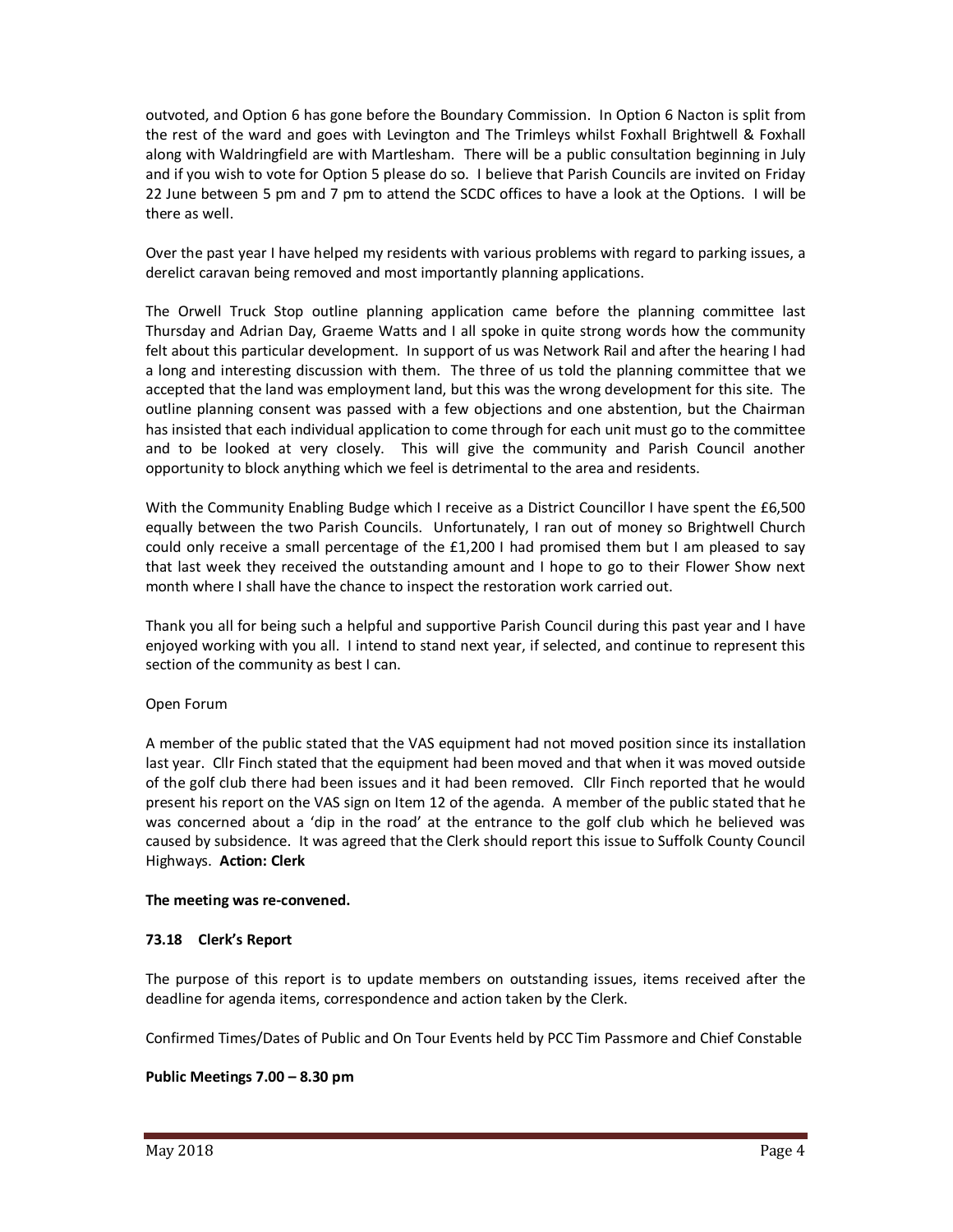| Thursday, 10 <sup>th</sup> May | Ipswich      | Nansen Road Baptist Church Nansen Road Ipswich IP3 9HN |
|--------------------------------|--------------|--------------------------------------------------------|
| Thursday, 24 <sup>th</sup> May | Forest Heath | Brandon House Hotel High Street Brandon IP27 0AX       |
| Thursday, 7 <sup>th</sup> June |              | Suffolk Coastal Town Hall Felixstowe IP11 5DN          |
| Wed 20 <sup>th</sup> June      | Babergh      | Hadleigh Town Hall Hadleigh IP7 5DN                    |
| Monday 9 <sup>th</sup> July    | Waveney      | Wherry Hotel Bridge Road Oulton Broad Lowestoft        |
| Wed 12 <sup>th</sup> July      | St Eds       | Newbury Comm Centre St Olaves Road Bury IP32 6RW       |

### **On Tour Events – 11.30 am – 1.30 pm**

| Monday 6 <sup>th</sup> August    | Eve            | Town Hall Broad Street IP23 7AF                 |
|----------------------------------|----------------|-------------------------------------------------|
| Tuesday 7 <sup>th</sup> August   | Newmarket      | High Street junction with Palace Street CB8 8NB |
| Thursday 9 <sup>th</sup> August  | Sudbury        | Market Hill CO10 2EA                            |
| Friday 10 <sup>th</sup> August   | <b>Beccles</b> | Sheepgate NR34 9HQ                              |
| Wed 15 <sup>th</sup> August      | Ipswich        | Giles Circus Princes Street IP1 1PN             |
| Thursday 16 <sup>th</sup> August | Woodbridge     | The Thoroughfare IP12 1AQ                       |
| Friday 17 <sup>th</sup> August   | Haverhill      | Market Hill CB9 8AA                             |

Briefing on the Future of Localism

Message from Jayne Cole Local Council Public Advisory Service

We have had a very interesting briefing in from the LGiU which I am passing on for your interest.

The briefing is about a report from the Commission on the Future of Localism and it has recognised the part of the Parish and Town Council's play within Communities.

It also acknowledges that many Parish and Town Councils are frustrated by the bureaucracy of government and principle authorities including the lack of real devolved powers.

The recommendations regarding Parish and Town Councils are as below (for the purpose of the report named as institutions).

The report challenges whether the Government have the will to tackle the democratic deficit and allow changes to legislation and powers in line with the spirit of localism.

The report recommends:

- Extending the powers of neighbourhood forums (in on parished areas) beyond neighbourhood planning, to include shaping local spending priorities and public services.
- Making it easier to establish parish councils, with powers to challenge when blocked by principal authorities.
- Commitment from local authorities to strengthening and supporting neighbourhood institutions and devolving budgets as well as responsibilities.
- Supporting community ownership of assets.

### **Summary**

This briefing looks at the report from the Commission on the Future of Localism. It summaries the report's findings and recommendations on the following themes:

• The sources of, and barriers to, community power.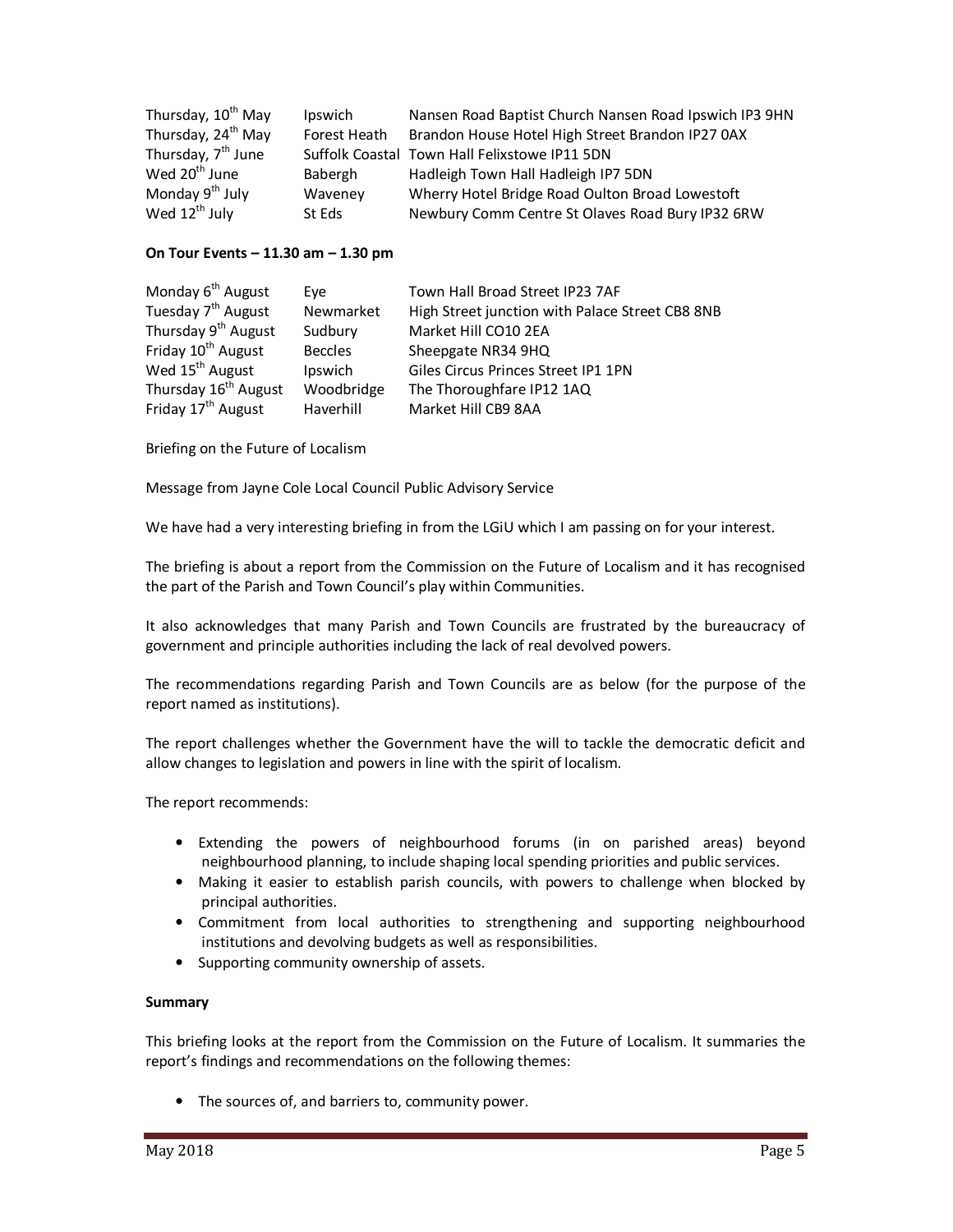- Institutions and governance structures.
- Power (the Community Rights established by the Localism Act).
- Relationships between communities and public authorities, and the relationship to place.
- Capacity and how to build it.

The briefing will be of interest to members and officers working on community development and engagement, as well as anyone interested in devolutions and the localism agenda.

Housing Minister announces homes boost for rural families

Message from Jayne Cole Local Council Public Advisory Service:

LCPAS Note: Many Councils have contacted us recently about the increase in agricultural buildings planning applications, change of use and permitted developments. The Government are now extending Permitted Rights to increase the number of dwellings for 3 to 5 through conversions.

Rural communities will be given more options to convert agricultural buildings into family homes to better meet local housing needs through planning rule changes, announced Housing Minister Dominic Raab.

Changes to permitted development rights will mean up to 5 new homes can be created from existing agricultural buildings on a farm rather than the maximum of 3 currently permitted.

Currently several hundred new homes each year are created through conversions of agricultural buildings, and these changes are expected to boost these numbers further.

The changes will help communities make the best use of existing buildings to help meet local housing needs more efficiently, while at the same time ensuring they remain in keeping with the character of the area and safeguard people's privacy.

Government is also giving applicants an extra year to convert further storage and distribution buildings into new homes that will help relieve local housing pressures.

https://www.gov.uk/government/news/housing-minister-announces-homes-boost-for-rural-familes.

## **74.18 Data Protection – ICO**

a. Appointment of Data Protection Officer

Following discussion Cllr Day proposed, seconded Cllr Warham that the Clerk/RFO Mrs Angie Buggs be appointed as the Data Protection Officer for Brightwell Foxhall & Purdis Farm Group Parish Council. **Action: Clerk**

b. Approval of data protection documents (previously circulated)

Cllr Day reported that he had met with the Clerk since the last meeting and they had produced a set of documents which they believe fulfils the criteria for the Data Protection – ICO regulations. Cllr Day proposed that the Parish Council accept the Data Protection documents (already circulated to all councillors) in their present format and amend if necessary in the future – agreed. **Action: Clerk / Cllr Day**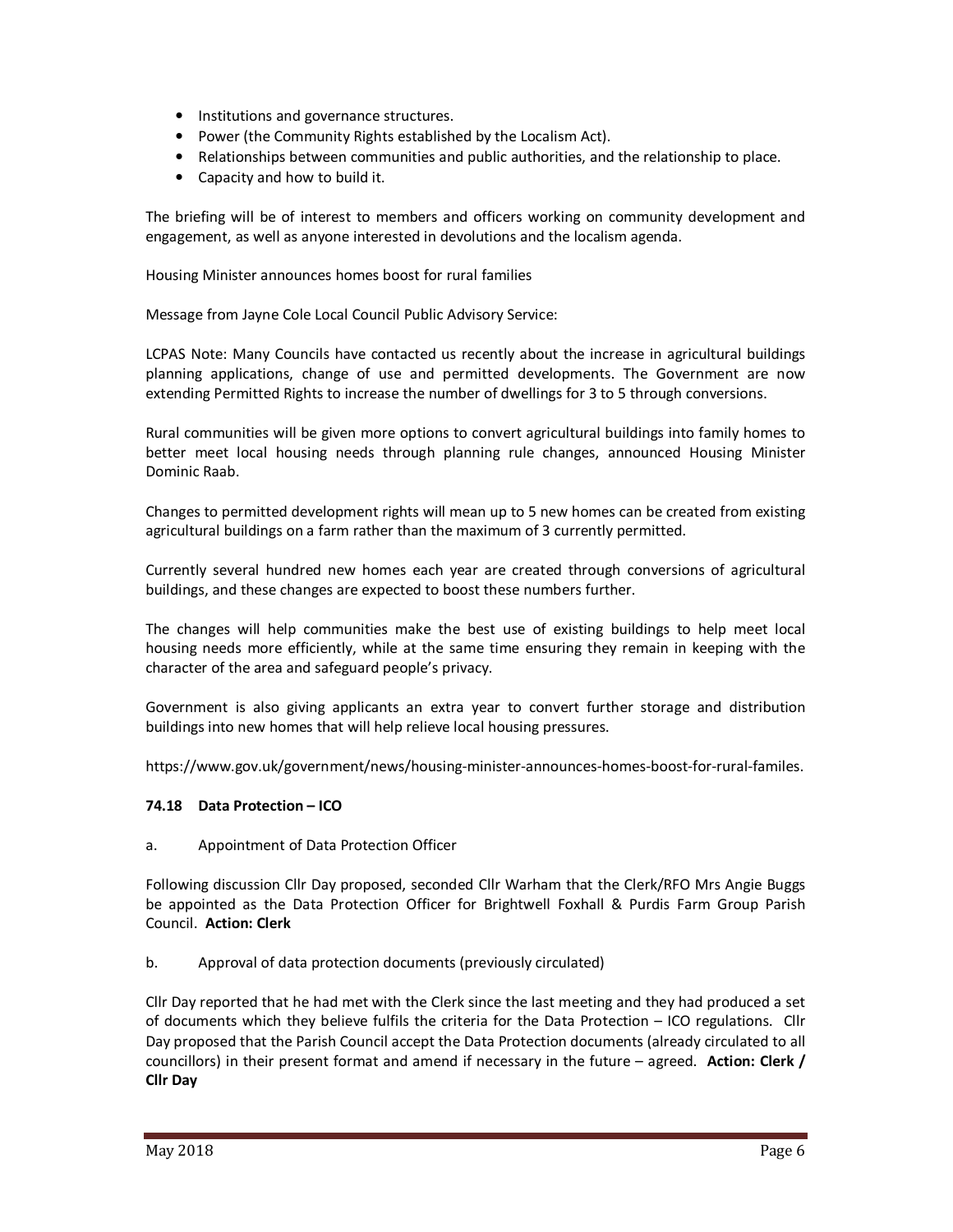## **75.18 Bus Shelter – Bucklesham Road**

Cllr Walters reported that he had a site meeting on the  $22^{nd}$  May with the Chairman and new Secretary of the Golf Club and they have agreed the siting of the bus shelter which they believe is on land owned by Ipswich Golf Club and they are happy to put the suggestion to their committee. An agreement will need to be drawn up by their solicitor stating that if, in the future, the Golf Club were given planning permission to build on land including the land where the bus shelter will be sited that Parish Council would be asked to remove the bus shelter. Following discussion, it was agreed to investigate the possibility of siting the Parish Council notice board inside the bus shelter. The Golf Club have also agreed for the pole for the VAS sign could be reinstated. **Action: Cllr Walters** 

## **76.18 VAS Equipment**

Cllr Finch presented a full report on the figures which have been collected from data stored on the VAS sign. The Chairman Cllr Warham thanked Cllr Finch for all his hard work in siting the sign and analysing the data. A copy of the full report is attached to the Parish Council minutes which would also be available on the website. Following discussion, it was agreed that Cllr Finch should contact the police (Sgt Peter Street) to discuss police speed monitors positioned when the data shows the most traffic speeding. **Action: Cllr Finch** 

### **77.18 To discuss the CIL receipts allocated to Foxhall because of the Straight Road development**

The Clerk reported that the Parish Council had received £2,076.51 CIL receipts as a result of the development in Straight Road. The Parish Council discussed various options for the use of the money which included signage at the Felixstowe Road/Straight Road corner, trees behind the houses which back on to Routs Farm and the possibility of renovating the tennis courts adjacent to the new Straight Road housing development. It was agreed that this item would be placed on the agenda for the next meeting and in the meantime the Clerk should contact Suffolk County Council Highways to request an estimated cost for placing a sign on the Felixstowe Road. **Action: Clerk** 

### **78.18 Planning**

Cllr Watts said that the receipt of new planning applications had been quiet recently. There are only two outstanding applications at the moment; Monument Farm and Takeaway Restaurant at Orwell Crossing. The Parish Council had not objected to either application although a member of the public had objected to the Takeaway Restaurant at Orwell Crossing on the grounds of a nuisance caused by lighting.

### Orwell Crossing Industrial Estate

Cllr Watts stated that Cllr Day, Cllr Nicky Yeo and himself had attended the Planning Committee Meeting at Suffolk Coastal District and gave a full report on the proceedings.

## **79.18 Finance**

| Income                                   |           |
|------------------------------------------|-----------|
| CIL Receipt from SCDC                    | £2,076.51 |
| Precept 1 <sup>st</sup> Payment          | £3.750.00 |
| Expenditure                              |           |
| A J Buggs Salary and Expenses April 2018 | £328.66   |
|                                          |           |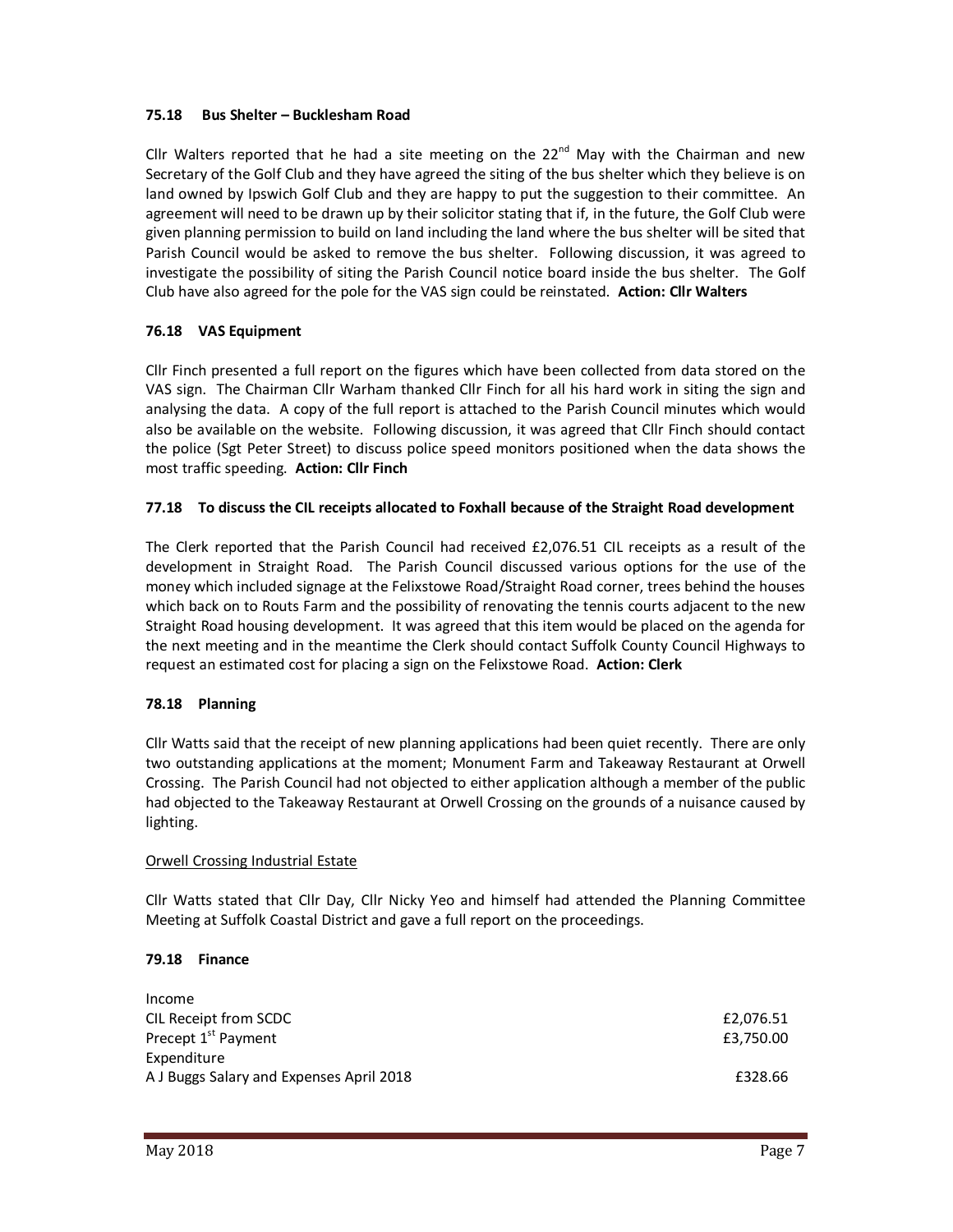Cllr Warham seconded Cllr Wells that the above expenditure is approved – all in favour.

### **80.18 To receive the accounts for the year 2017/2018**

The Clerk had previously distributed a copy of the year-end accounts to each councillor and presented the accounts for 2017/2018 to the meeting. It was proposed by Cllr Warham seconded Cllr Newell that the year-end accounts 2017/2018 be accepted - all in favour.

### Section 1 – Annual Governance Statement 2017/2018

The Clerk outlined the responsibility of Brightwell Foxhall & Purdis Farm Group Parish Council to ensure that there is a sound system of internal control, including arrangements for the preparation of the Accounting Statements. It was proposed by Cllr Wells seconded Cllr Day that the Chairman signs Section 1 – Annual Governance Statement 2017/2018 on behalf of Brightwell Foxhall & Purdis Farm Group Parish Council – all in favour. Action: Clerk

### Section 2 – Accounting Statements 2017/2018

The Clerk outlined the responsibility of Brightwell Foxhall & Purdis Farm Group Parish Council to ensure that the Annual Governance and Accountability Return presents the financial position of the Parish Council for the year ended 31st March 2018. It was proposed by Cllr Finch seconded Cllr Day that the Chairman signs Section 2 – Accounting Statements 2017/2018 on behalf of Brightwell Foxhall & Purdis Farm Group Parish Council – all in favour. Action: Clerk

### **81.18 Correspondence**

None

### **82.18 Meetings attended by councillors / clerk**

None

### **83.18 Members questions to the Chairman**

a. Cllr Finch reported the sad news of the recent death of Bob Brander and Bruce Davis. Both Bob and Bruce had represented the community on the Parish Council. It was agreed that the Clerk should send condolence cards to both families. **Action: Clerk**

### **84.18 Date of next meeting**

## **Parish Council Meeting 7.30 pm Wednesday, 13th June 2018**

### **The Chairman closed the meeting at 9.35 pm**

Signed ............................................................................. Date ........................................................

Angie Buggs